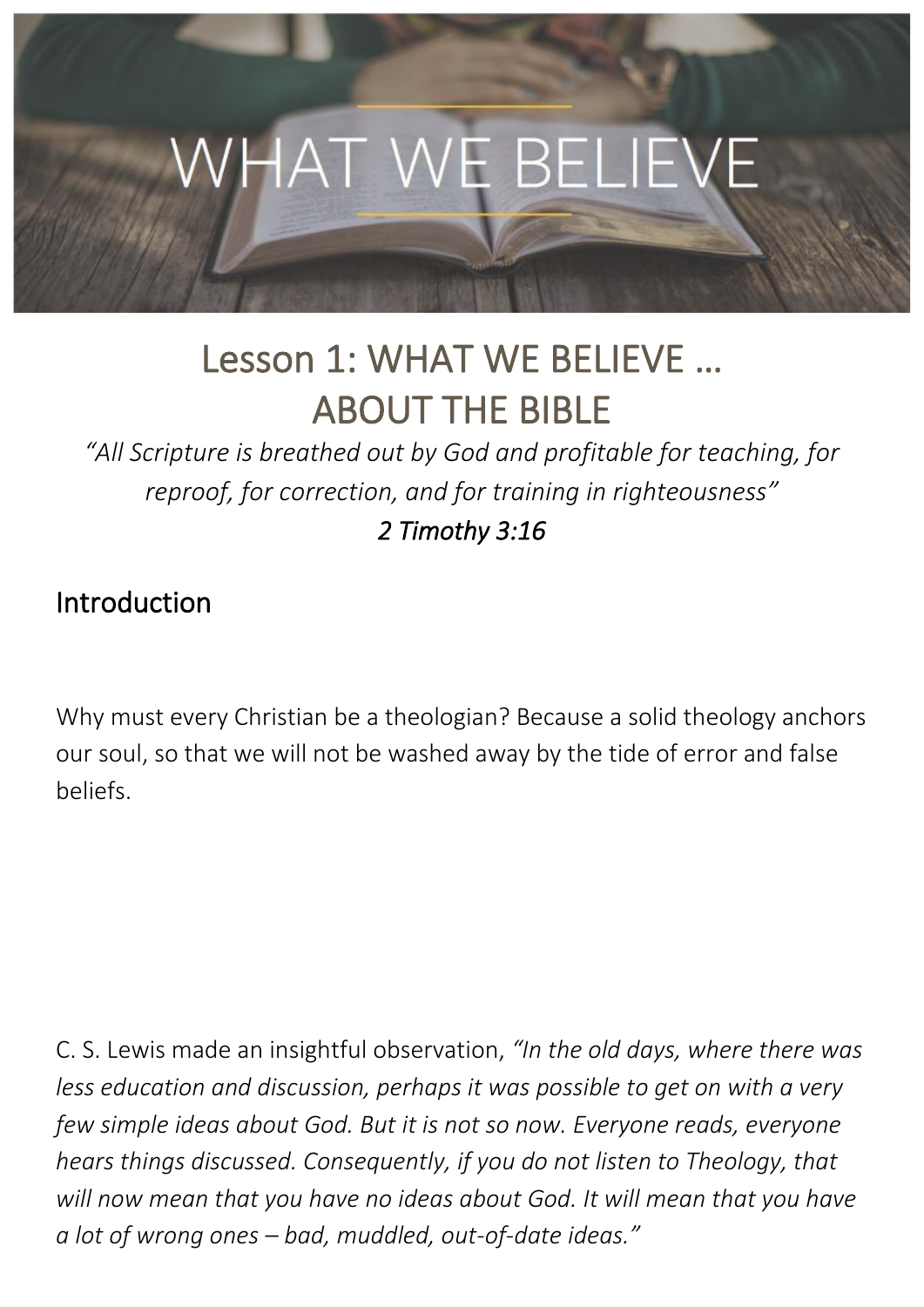### • Course Outline

What we believe about:

| The Bible         | God and the Trinity | Providence     |
|-------------------|---------------------|----------------|
| Election          | Salvation           | Sin            |
| Jesus             | Holy Spirit         | Regeneration   |
| Repentance        | Faith               | Justification  |
| Sanctification    | Perseverance        | The Church     |
| <b>Baptism</b>    | The Lord's Supper   | The Lord's Day |
| Christian Liberty | The Resurrection    | The Judgement  |
|                   |                     |                |

### • Doctrinal Statement

- o In the footnote of the HBC doctrinal statement we say, *"These Doctrinal Statements are drawn from the revised New Hampshire Confession of Faith (1853) and the Abstract of Principles (1858), which are a faithful summary of the 1689 London Baptist Confession of Faith."*
- o New Hampshire Confession of Faith: Adopted by the NH Baptist Convention in 1833, and revised in 1853.
- o Abstract of Principles: Developed by the founders of the Southern Baptist Theological Seminary in 1858.
- o (1) The Scriptures

*The Scriptures of the Old and New Testament were given by inspiration of God, and are the only sufficient, certain and authoritative rule of all saving knowledge, faith and obedience. They are and shall remain to the end of the age, the only complete and final revelation of the will of God to men; the supreme standard by which all human conduct, creeds and opinions should be tried. (Ps. 19:7; 2 Tim. 3:15-17; 2 Peter 1:19-21; Hebrews 1:1-2)*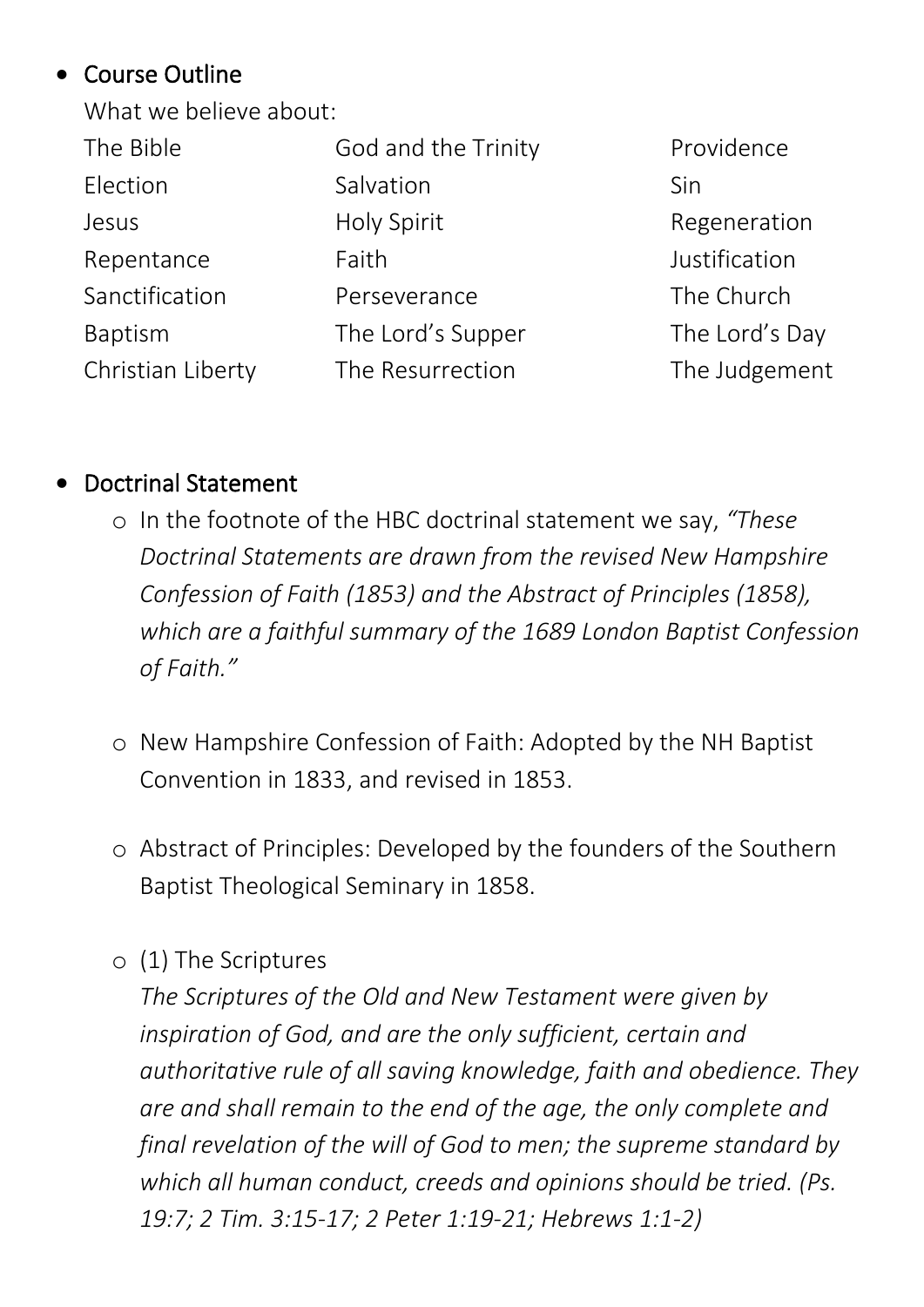# I. The Biblical canon

- "Canon" when applied to Scripture means that they contain the authoritative rule of faith and practice, the standard of doctrine and duty.
- Doctrinal Statement: *"The Scriptures of the Old and New Testament were given by inspiration of God."*
- Old Testament
- New Testament
- Apocrypha
	- o It is not divinely inspired Scripture for the following reasons:
		- The Apocrypha itself indicates it is not
		- The Jews have never accepted the Apocrypha as Scripture
		- The New Testament doesn't refer to it as Scripture
		- The Catholic Church only accepted the Apocrypha as Scripture after the Reformation (AD 1609)

# II. The Bible is Inspired

- Doctrinal Statement: *"The Scriptures of the Old and New Testament were given by inspiration of God."*
- Inspiration: God, by the Holy Spirit, superintended the human writers of the 66 books of the Bible so that what they wrote were God's inerrant (without error) and authoritative words to humanity in the original writings.